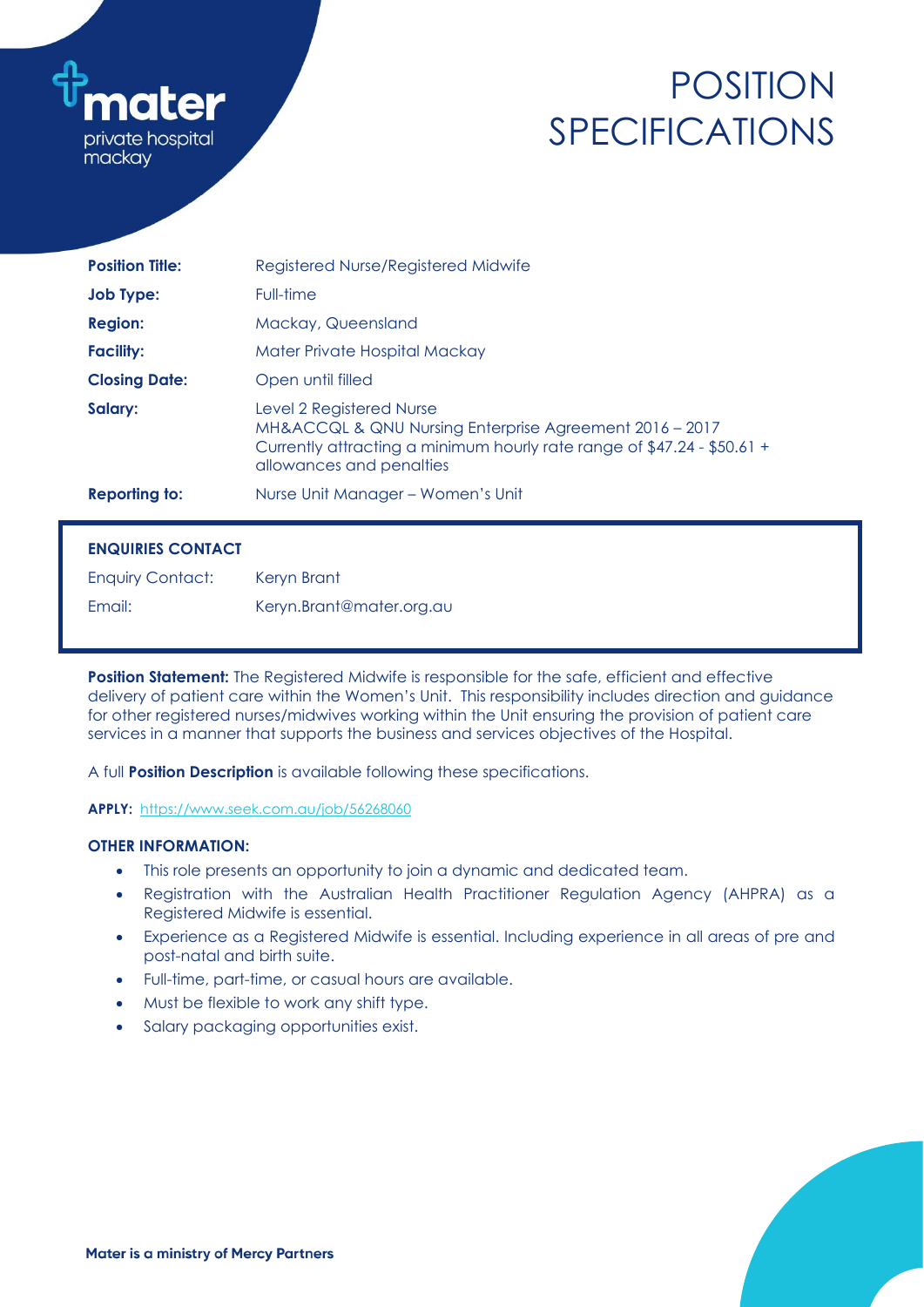

# **St Gerard's Women's Unit Profile**

| Unit Description: | <b>Core Clinical Service</b><br><b>St Gerard's Department</b><br><b>Obstetric, Special Care Nursery and Paediatric Patient Care Areas</b>                                                  |
|-------------------|--------------------------------------------------------------------------------------------------------------------------------------------------------------------------------------------|
| No. of Beds:      | The Unit has a total of 18 beds<br>All private rooms<br>3 birth suites<br>3 Special Care Nursery beds<br>9 post-natal rooms (4 double beds suites)<br>4 paediatric rooms<br>5 general beds |

# **1. Scope of Service**

St Gerard's provides nursing care for antenatal, intrapartum and post-natal care of women, their newborns and their families. The Unit also provides nursing care for paediatric patients, and general surgical and medical patients.

The aim of our service is to provide excellence in health care and caring support to mothers and babies, women and children.

### **Maternity Services:**

As a Level 2 service, the Unit manages low to medium risk pregnancies and deliveries 36 completed weeks and later, elective and emergency vaginal and assisted deliveries, emergency caesareans, and some elective caesareans. As a surgical service level 2, recovery area and adult HDU are available.

### **Paediatric Services:**

The Unit offers four rooms for paediatric care 0 – 16 years. A parent is able to remain with the child throughout their hospital stay. The core staffing of the Unit includes registered nurses with paediatric experience ensuring the competencies and skill sets appropriately address children's healthcare needs, the drugs prescribed, equipment used and provision for parents and carers.

### **Neonatal Services:**

As a Level 2 Service, the Unit manages infants of low and medium risk pregnancies. It manages neonates of 36 weeks gestation or later with minimal complications and cares for pre-term neonates after their transfer back from a higher level of service. Facilities of the Unit include humidicribs, cardio-respiratory monitoring, IV fluid therapy, tube feeds, phototherapy, continuous positive airways pressure (CPAP) and short-term assisted ventilator care, pending transfer to a Level 3 neonatal service. The Unit has established links with the Townsville Hospital Neonatologist for management of Neonatal transfers in and out of the Unit.

### **Surgical Services:**

The Unit provides surgical services to general surgery. As a surgical service Level 2, the Unit provides a combination of minor surgery with high anaesthetic risk, intermediate surgery with low or medium anaesthetic risk and complex surgery with low anaesthetic risk. When necessary the Unit admits and provides nursing care for male surgical patients and for medical patients.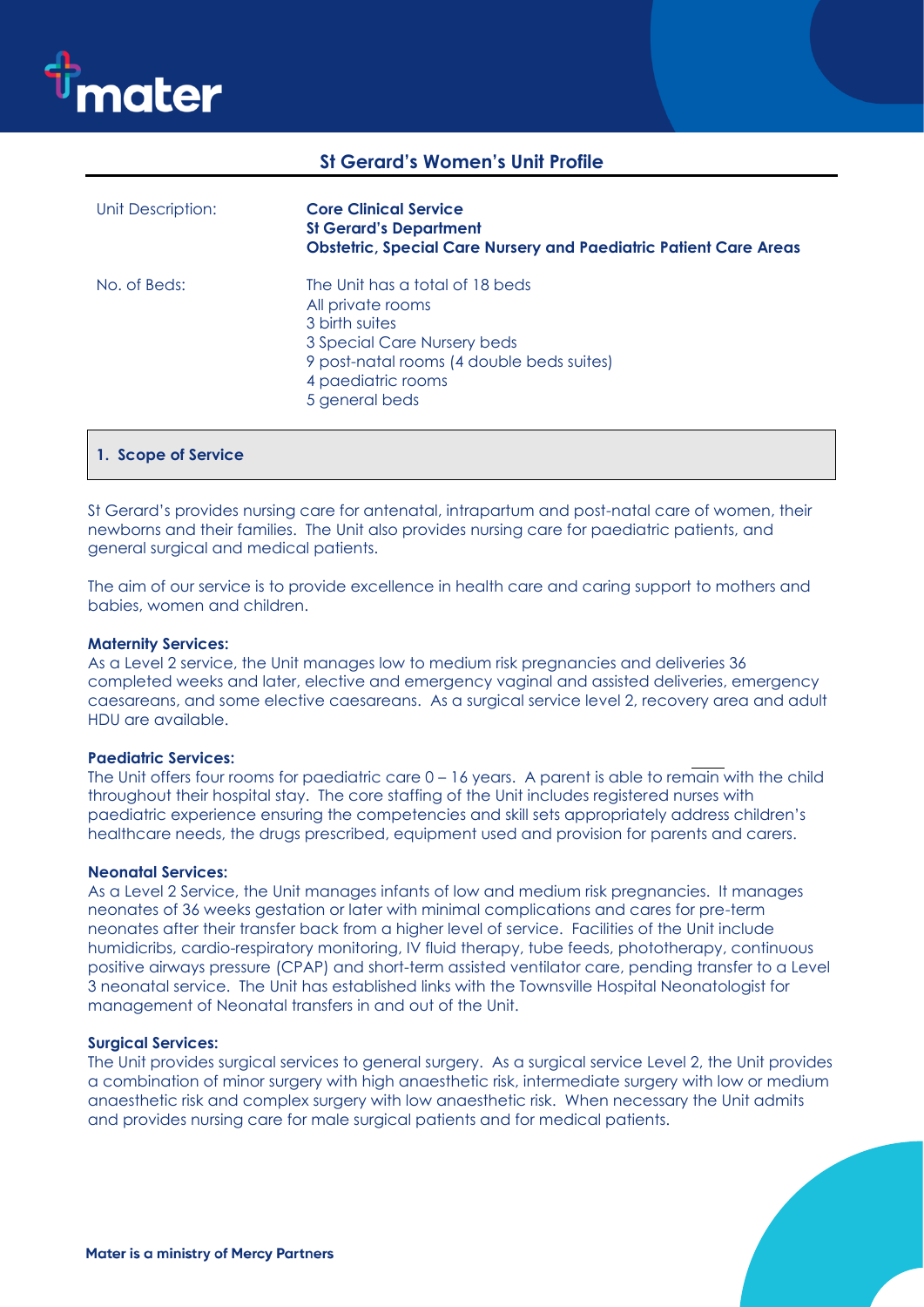Our team consists of registered nurses / midwives, administrative staff, orderly, volunteers, obstetricians, gynaecologists, general practitioners, paediatricians, surgeons and allied health professionals.

# **2. Frequent Procedures/Services/Functions**

### **Preparation for Parenthood Programme:**

St Gerard's offers a "Preparation for Parenthood" programme to prepare expectant mothers and their partners for childbirth and parenting. This program operates as a choice of the Antenatal Class either a weekly 3hr course for 3 consecutive weeks or 1 Saturday workshop. Generally, classes are completed prior to 34 weeks gestation but are accepted at the Saturday workshop until 36 – 37 weeks aestation.

# **Pre-Birth Clinic:**

St Gerard's requires all obstetric patients to attend the pre-birth clinic. These clinics are conducted by a midwife and ensure that all information required for birthing and post-natal care is obtained prior to admission. Clinics are held Tuesdays and Wednesdays from 0930- 1430hrs in St Gerard's

**Ultrasonography** – Ultrasound available for use by Obstetricians

### **Cardiotocography:**

Routine Cardiotocography is conducted on all antenatal admissions >28weeks. After-hours cardiotocography is provided as required on an Outpatient basis.

### **Neonatal Screening Tests:**

Neonatal Screening Tests are conducted at 48 hours post delivery. Those patients who have already discharged, return to the Unit at 48 hours for the neonatal screening test to be completed.

### **Healthy Hearing Screening:**

All babies are offered free Healthy Hearing Screening prior to discharge from hospital. If necessary, referral for diagnostic assessment is made to the appropriate referral centre post discharge.

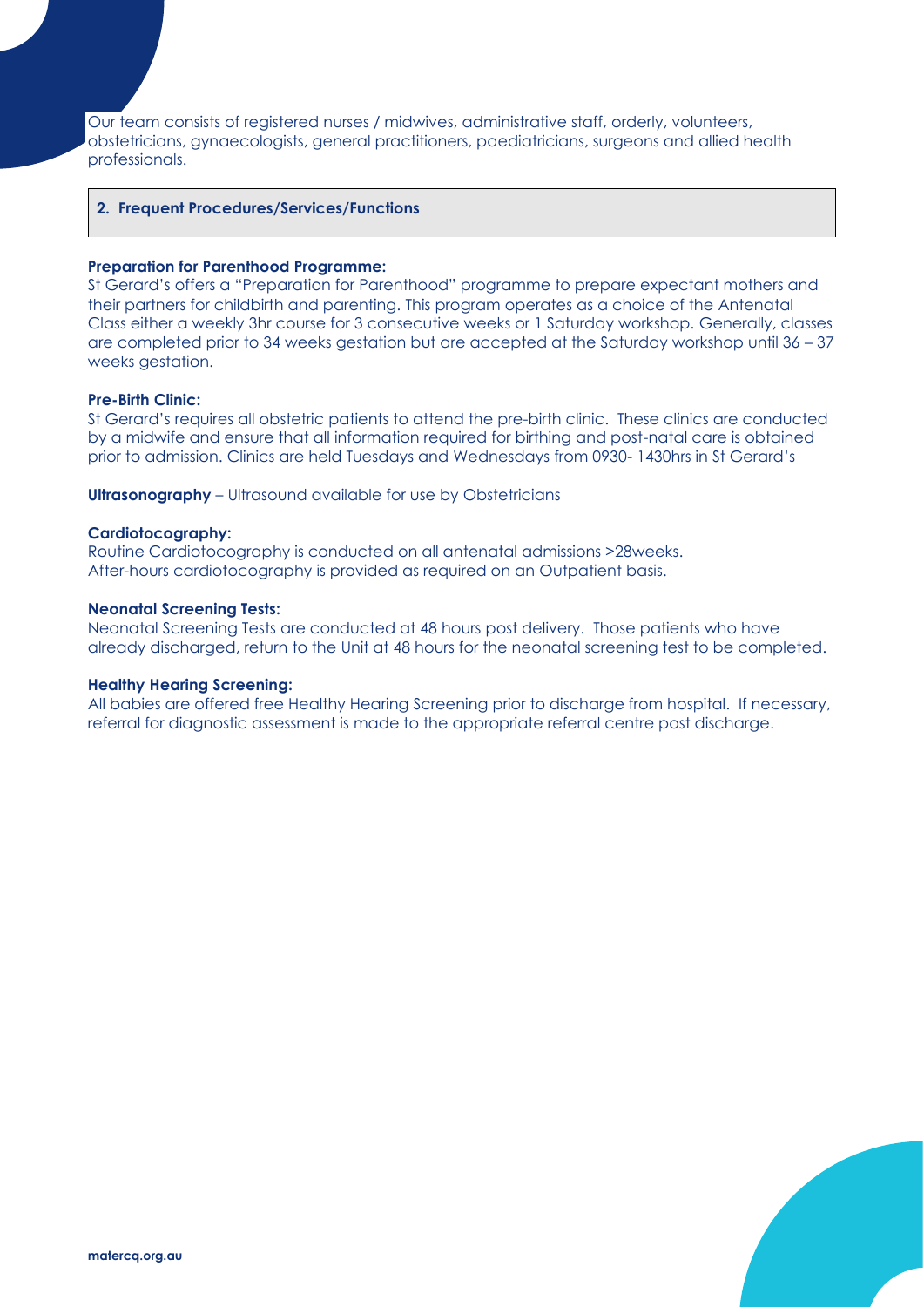# **Position Description**

|                                         | <b>Position Title: Registered Nurse/Midwife</b>   |                      |                                              | <b>Agreement: Nursing</b>                       |                    |
|-----------------------------------------|---------------------------------------------------|----------------------|----------------------------------------------|-------------------------------------------------|--------------------|
| Location:                               | Mater Private Hospitals Rockhampton and<br>Mackay |                      |                                              | <b>Classification: Registered Nurse Level 1</b> |                    |
| <b>Ministry/Business Stream: Health</b> |                                                   |                      | <b>Reports Authority: Nurse Unit Manager</b> |                                                 |                    |
| <b>Original Date: 05/17</b>             |                                                   | <b>Version No: 2</b> | <b>Revision Date: 01/21</b>                  | <b>Position No.: Not Unique</b>                 | Page 3 of 5 Page/s |

# **1.0 Behavioural Standards:**

The Registered Nurse/Midwife shall adhere to the Mater behavioural standards that include the Mater Mission, Values and Code of Conduct as well as any other relevant professional and behavioural standards, translating these into everyday behaviour and action, and holding self and others to account for these standards.

# **2.0 Position Statement:**

The Registered Nurse/Midwife provides evidence-based and contemporary patient and family-centred nursing and midwifery care in collaboration with other members of the multidisciplinary healthcare team. The delivery of care extends to patient advocacy with particular consideration to the physical, emotional and spiritual needs of patients that contribute to optimal clinical outcomes.

The Registered Nurse/Midwife is responsible for ensuring the safe and efficient management of care within the scope of professional guidelines that include, but may not be limited to: legislation, regulations, standards, codes, qualifications, registration and clinical experience and expertise.

# **3.0 Key Effectiveness Areas:**

- 3.01 Mission & Values
- 3.02 Patient and Family-Centred Clinical Care
- 3.03 Other Responsibilities

# **4.0 Key Position Responsibilities:**

# **4.1 Mission and Values**

- Promote and adhere to the Mission and Values of Mater Misericordiae Limited;
- Participate in Mater celebration and traditions; and
- Attend Mission in-service when required.

# **4.2 Patient and Family-Centred Clinical Care**

- Provide high quality patient care applying nursing and/or midwifery clinical skills and contemporary knowledge to support optimal care outcomes through care coordination, collaboration and communication within scope of professional competence;
- Partner with patients and their support persons throughout the pregnancy and birth continuum to provide woman-centred maternity care with regard to personal and/or cultural needs and preferences;
- Undertake comprehensive ante and post-natal assessment(s) and develop, or revise, care plans that are inclusive of the patient's physical, psychological, cultural and spiritual needs and expectations for her pregnancy-childbirth continuum and/or expected clinical outcomes;